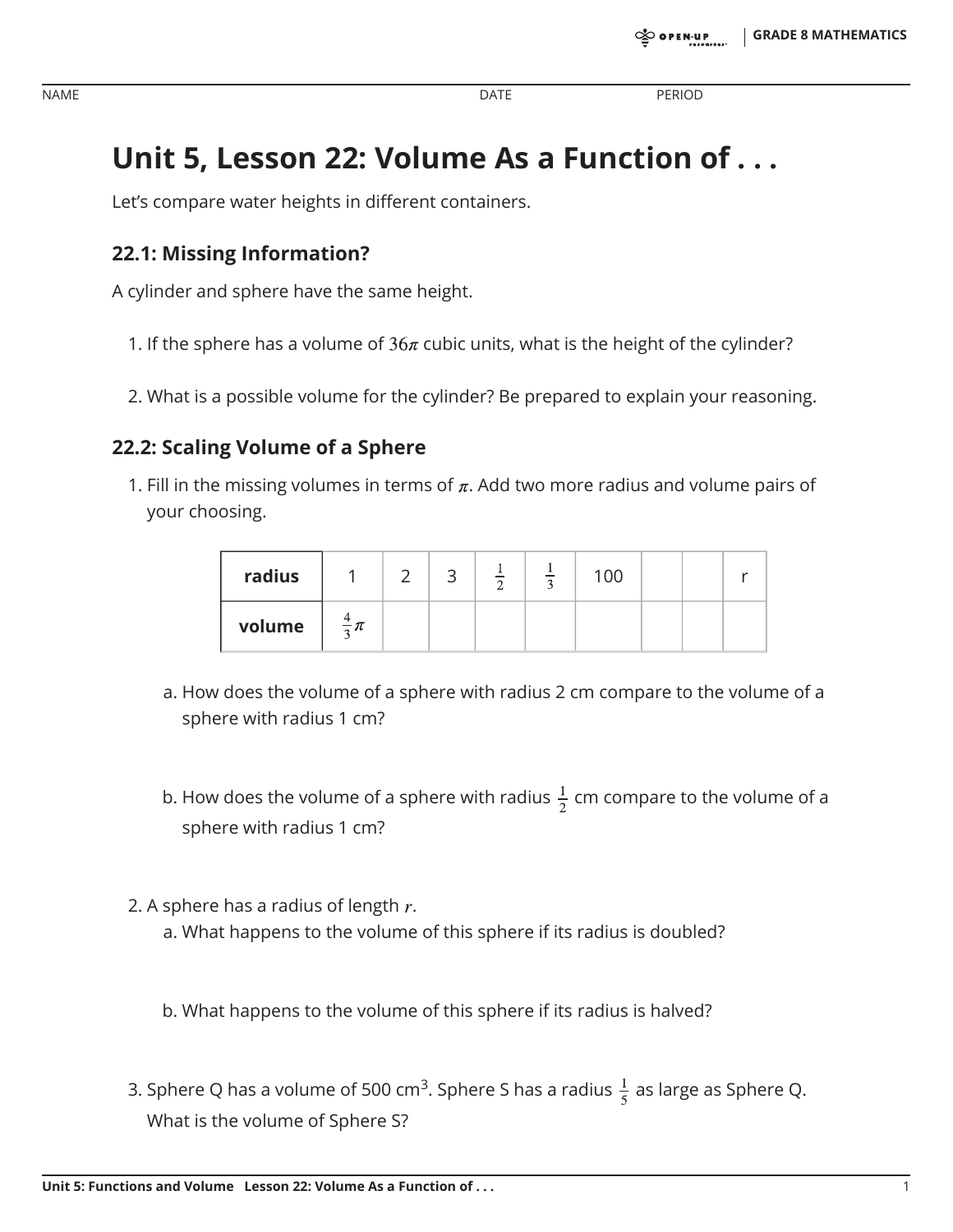#### **DATE**

**PERIOD** 

### 22.3: A Cylinder, a Cone, and a Sphere

Three containers of the same height were filled with water at the same rate. One container is a cylinder, one is a cone, and one is a sphere. As they were filled, the relationship between the volume of water and the height of the water was recorded in different ways, shown here:

- Cylinder:  $h = \frac{V}{4\pi}$
- Cone:



**NAME**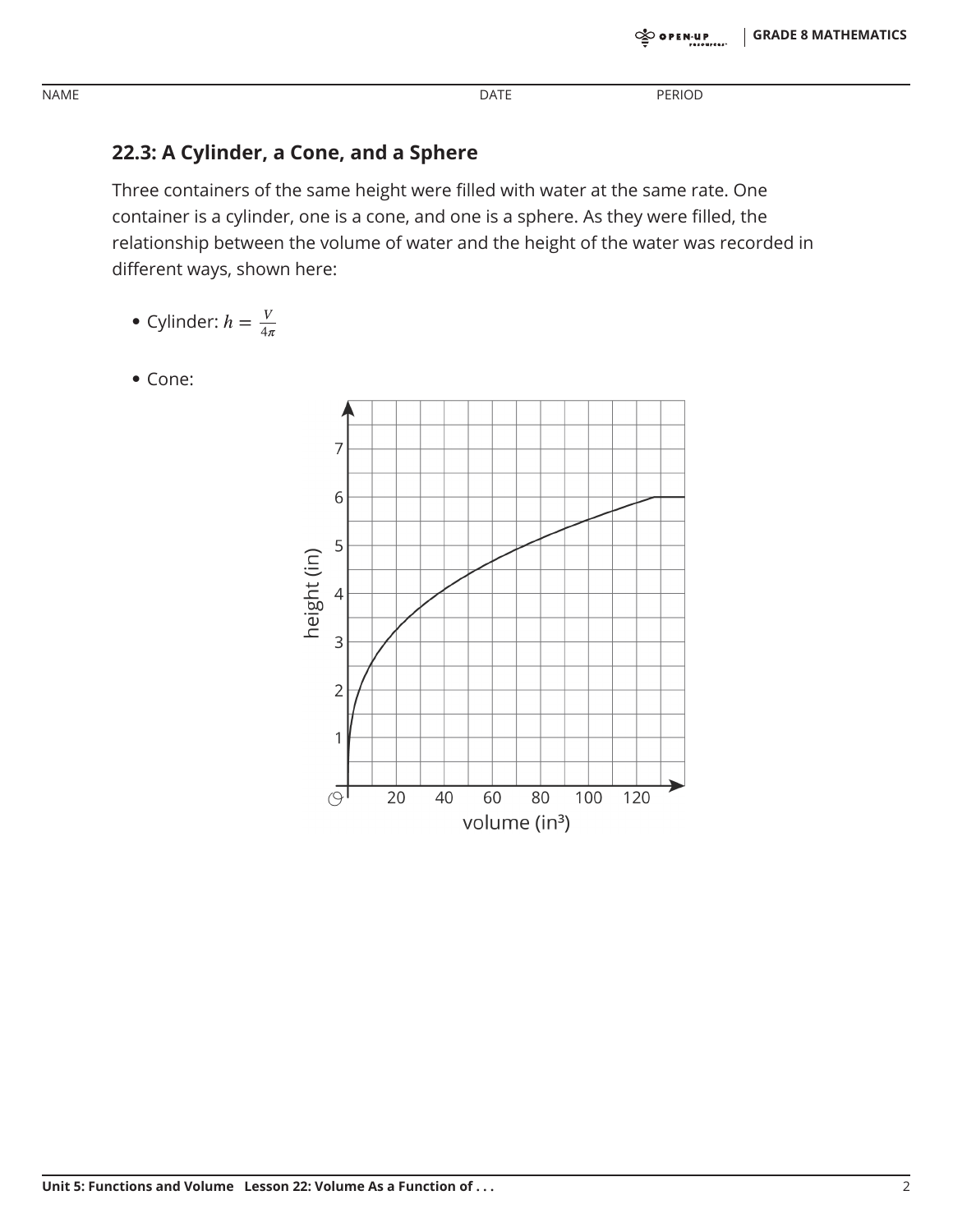NAME DATE PERIOD

• Sphere:

| volume ( $in3$ ) | height (in) |  |  |
|------------------|-------------|--|--|
| 0                | 0           |  |  |
| 8.38             | 1           |  |  |
| 29.32            | 2           |  |  |
| 56.55            | 3           |  |  |
| 83.76            | 4           |  |  |
| 104.72           | 5           |  |  |
| 113.04           | 6           |  |  |
| 120              | 6           |  |  |
| 200              | 6           |  |  |

- 1. The maximum volume of water the cylinder can hold is  $24\pi$ . What is the radius of the cylinder?
- 2. Graph the relationship between the volume of water poured into the cylinder and the height of water in the cylinder on the same axes as the cone. What does the slope of this line represent?
- 3. Which container can fit the largest volume of water? The smallest?
- 4. About how much water does it take for the cylinder and the sphere to have the same height? The cylinder and the cone? Explain how you know.